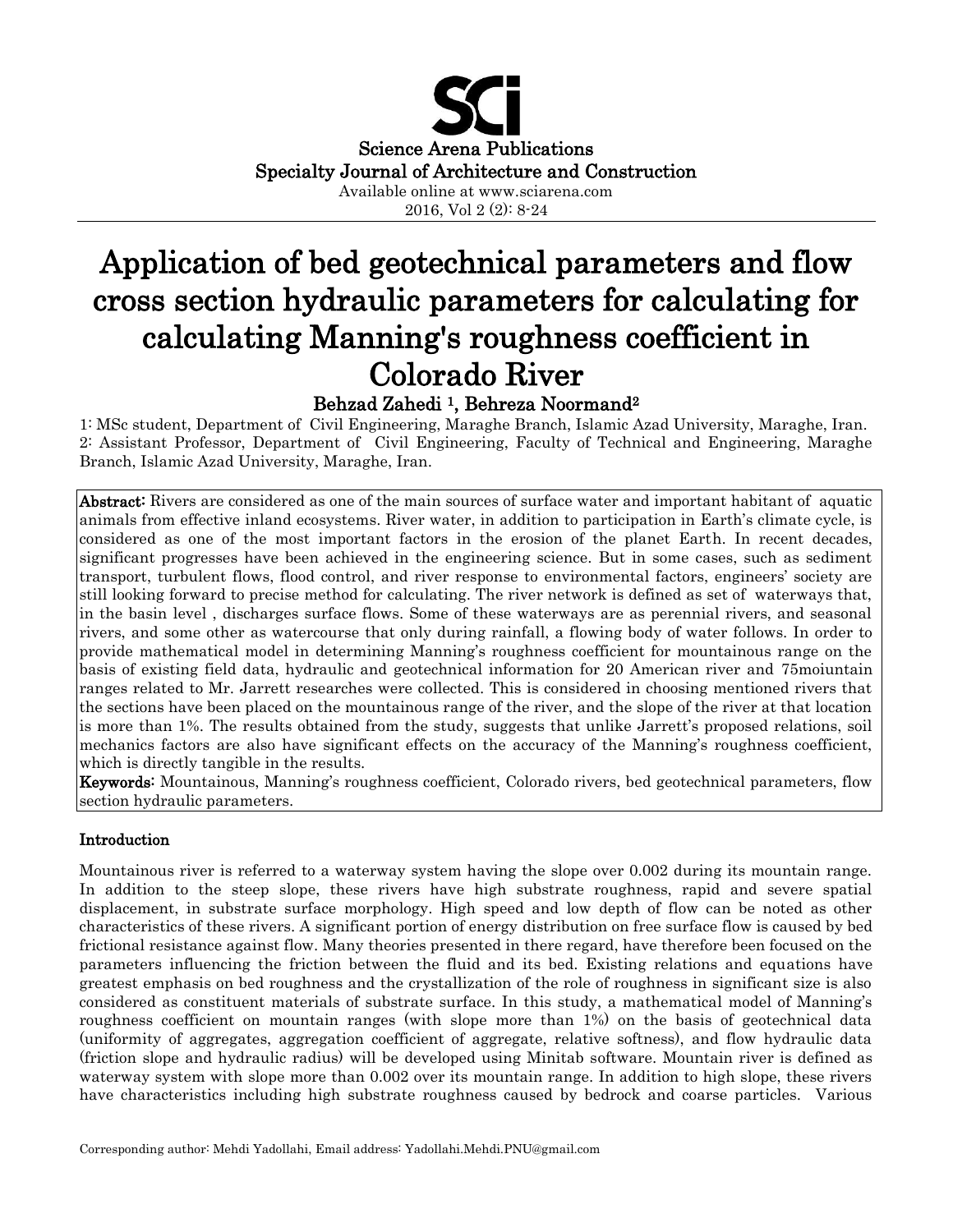displacement and in contrast little time changes in substrate bed morphology has also developed very high resistance against floods during floods that retains the stability almost after the flood occurred. Other characteristics can be noted as high speed, low depth, united waterway canal consisting of rubble and rock and catchment of several dozen square kilometers. In these waterways, substrate surface is covered with uniform distribution of aggregates, and in most cases the aggregate size varies from 16 to 128. By increasing the slope, fine materials are washed and larger particles remain in waterway, consequently leading to more turbulence. The increased resistance therefore leads to increased frictional slope (Bathurst, 1985, 625 – 643). Seams and gaps in bed rocks (caused by difference between characteristic of different rocks) causes to limit changes in lower surfaces that ultimately leads to control and division of longitudinal profiles. Unlike alluvia river in which the highest energy flow are associated with high flow cross section, increased depth in mountain rivers causes to increased flow rate, and ultimately increased flow energy (Bathurst, 1985, 625 – 643). It may be also said that this theory is derived from flow resistance rules of boundary layers which is applied for flow inside the pipes. In channels, friction in boundary layers creates a shear layer, which is similar to boundary layers and associated theory. In fact, this theory with little changes can be used for channels that is considered as an appropriate basis for development of a theory concerning flow resistance in channels (Hey, 1983). According to what was said:

$$
(1) \t\t \overline{u}^2 = \frac{8\tau_0}{\rho \cdot f} = \frac{8u_*^2}{f}
$$

- :*u* Average speed
- $:\tau_0$  Boundary shear stress
- : $\rho$  Fluid density
- $: u_*$  speed of density

: *f* Darcy–Weisbach coefficient

Rivers as natural canals for passing water, and sediments considering the condition and substance of edges, and shape of the river in plan and section, show resistance against flow and erosion and sedimentation processes. Interaction between driving forces and resisting forces, adjusts geometry of rivers. The sheer stress caused by flow in channel boundaries and in the opposite direction, is defined as flow resistance. Flow resistance can be divided into three categories:

- 1- Surface resistance: This resistance is caused by the roughness of material surfaces or vegetation.
- 2- Internal resistance: This resistance is caused by vortex flows, secondary flows, curves in the flow, scattered rubbles on the bed and its final shape.
- 3- Falling resistance: This resistance is caused by gradually varied flow and The deceleration versus acceleration contrast of fluid occurring in its path. This resistance has a local mode.

Flow resistance in moving bed, increases with the development of bed shape. Although flow resistance for a constant bed shape, is reduced with reduced flow turbulence. In rivers with sand bed, surface resistance is the dominant resistance against the flow which is effective along waterway. Falling resistance, however, occurs locally and due to the bed shape, internal resistance is reduced. Falling resistance and fluid's internal resistance can be therefore ignored. Generally, flow resistance depends on factors such as static particles in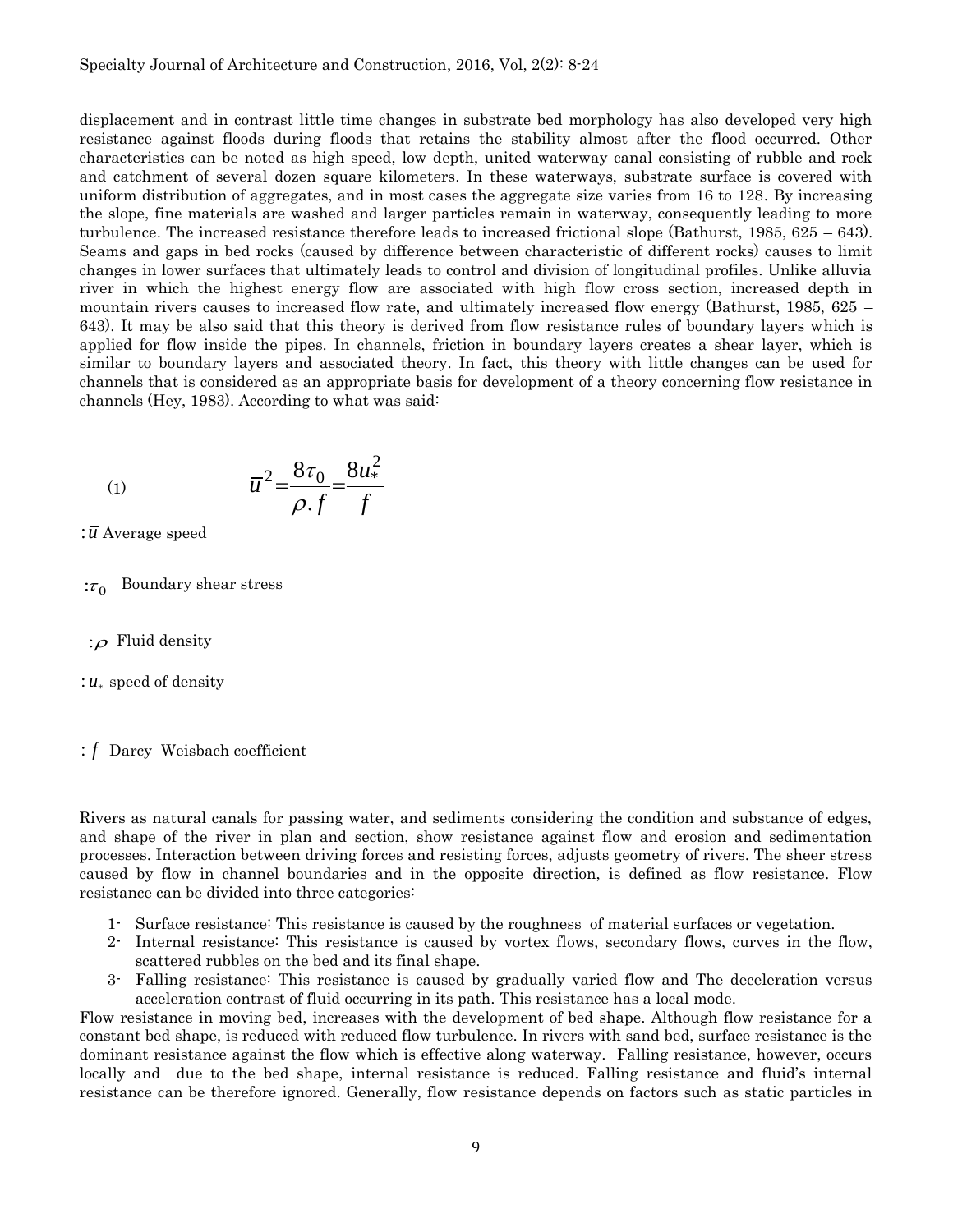bed, bed load on the verge of movement, bed shape (form), presence of sediment masses, river route on plan, the condition of edges, flow geometry, and roughness changes in cross section (figure1) (Iman Sho'ar, 2006).



Figure 1 Shear stress components of borders

#### Materials and methods

In order to provide mathematical model in determining Manning's roughness coefficient for mountainous range on the basis of existing field data, hydraulic and geotechnical information for 20 American river and 75moiuntain ranges related to Mr. Jarrett researches were collected. This is considered in choosing mentioned rivers that the sections have been placed on the mountainous range of the river, and the slope of the river at that location is more than 1%.

#### Parametric methods for estimating Manning's roughness coefficient:

Another method in determining  $n$ , particularly for rivers is using empirical relations for river engineering. These relations generally depend on the diameter of particles forming wall and waterway bed. Many famous relations are given below:

1. In 1923, Strikler proposed following relation for estimating Manning's roughness coefficient:

$$
(2) \quad n = 0.047 d_{50}^{\frac{1}{6}}
$$

Where  $d_{50}$  is the is the hypothetical size in mm through which 50% of material can pass. He believed that roughness coefficient is independent from flow depth and is defined as a function of bed particle size. His equation and other equation are based on this basis, with specific user limitation, since only when the flow is turbulent and the loss is entirely caused by the roughness in bed materials, it is not applicable. (Yen, 2002)

2. In 1938, Keulegan subsequently proposed a relation close to the previous work: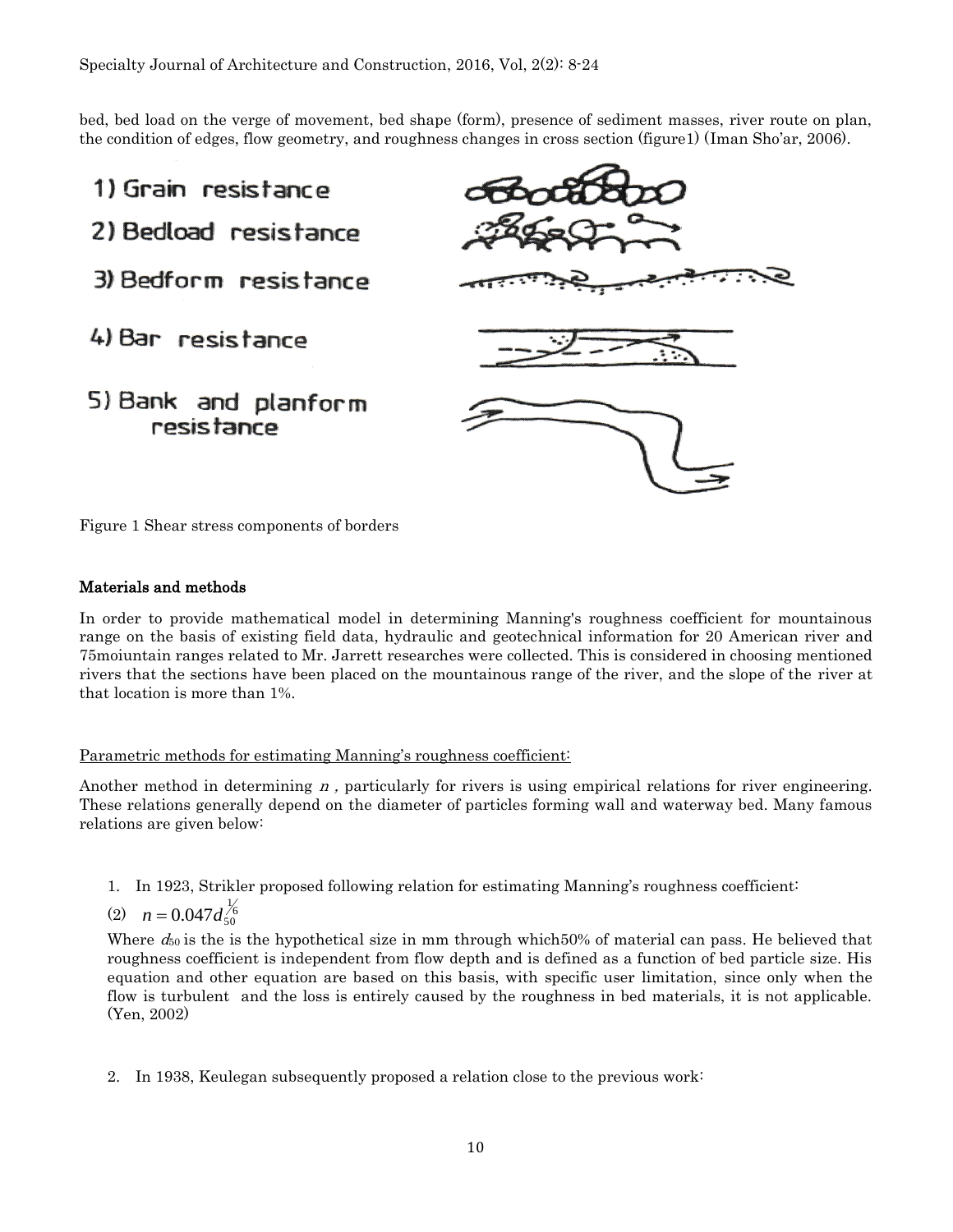Specialty Journal of Architecture and Construction, 2016, Vol, 2(2): 8-24

$$
(3) \ \ n = \frac{d_{50}^{1/6}}{46.9} = 0.021 d_{50}^{1/6}
$$

Where  $d_{50}$  is measured in terms of feet.

3. In continuation of previous work, Keulegan proposed another concept of bed resistance against flow in form of two equations:

$$
(4) \frac{u}{u^*} = 8.12 \left(\frac{R}{K_s}\right)^{\frac{1}{6}}
$$

And also:

(5) 
$$
\frac{u}{u^*} = 5.75 \log \left( \frac{R}{Ks} \right) + 6.25
$$

Where  $K_s$  is the roughness equal to Nicholas Tse and is considered equal to  $d_{85}$ .

4. In 1946, Lacey proposed the following equation based on frictional slope (nguyen, 2004):

(6) 
$$
n = 0.0928S_f^{\frac{1}{6}}
$$

On the other hand, in order to consider the impacts of other sizes of aggregation in alluvia material (Keulegan, 1947) has added two following equations to the previous set:

(7) 
$$
n = \frac{d_{90}^{1/6}}{49} = 0.02d_{90}^{1/6}
$$
  
\n(8)  $d_{90} \quad n = \frac{d_{65}^{1/6}}{29.3} = 0.034d_{65}^{1/6}$ 

d<sup>65</sup> is measured in terms of foot.

- 5. In metric unit, Meyer-Peter & Muller (1948) have proposed the following equation:
- (9)  $n = 0.0385 d_{90}^{1/6}$

Where  $d_{90}$  is measured in terms of foot. This equation can be used when the bed is covered with rubble (Shafaei Bejestan, 1384, 470).

6. In 1949, Irmay proposed the following equation in metric unit (Rahmeyer, 2006):

$$
(10)\,n = \frac{d_{65}^{1/6}}{24}
$$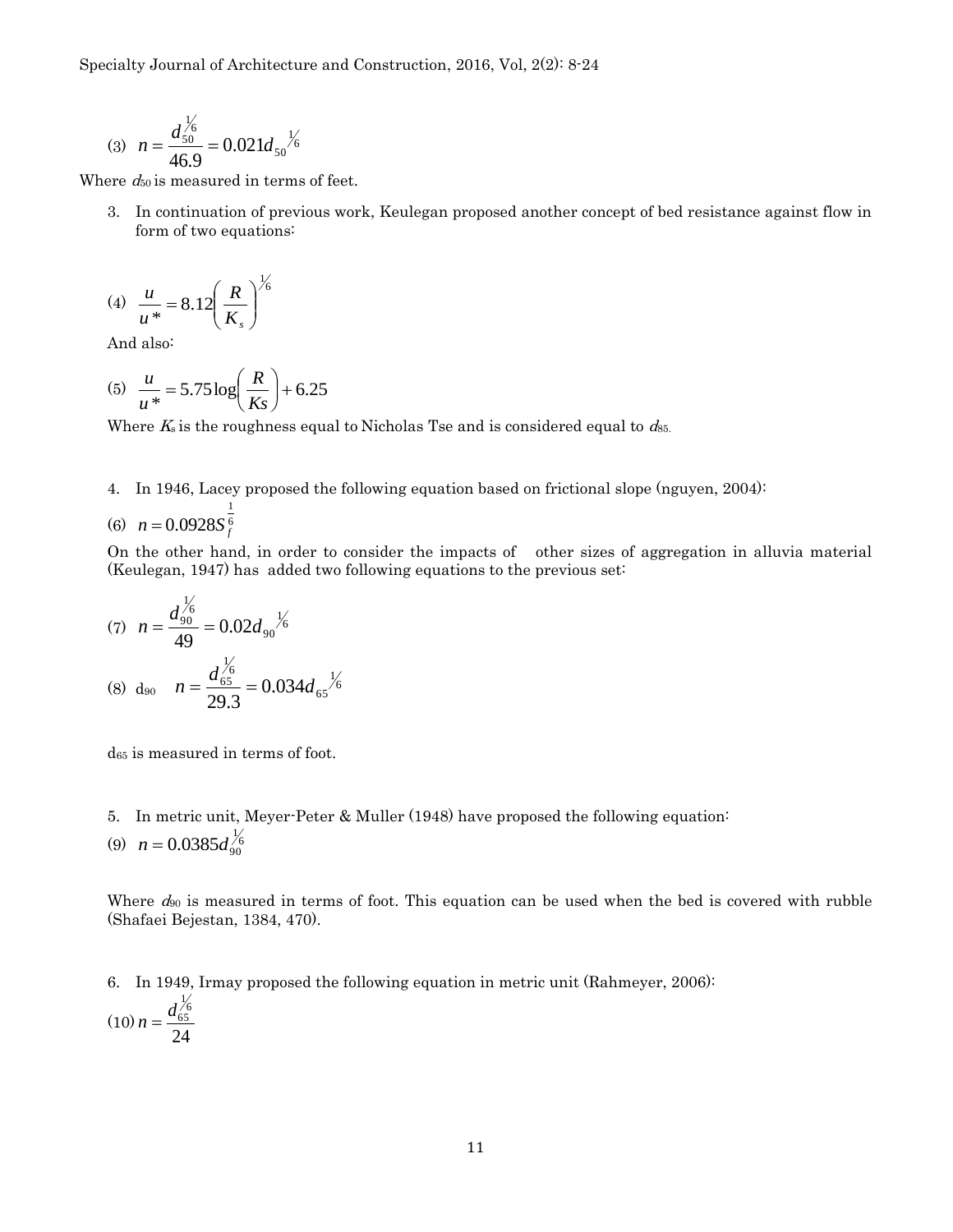7. In research similar to what is noted above, through study on the channels in San Lu valley with rubble bed, the following equation to estimate the roughness is proposed by Lane & Karl son (1953) (Shafaei Bejestan, 1384, 470)

$$
(11) n = 0.026 d_{75}^{1/6}
$$

 $d_{75}$  is measured in terms of inch.

8. In 1965, Henderson proposed an equation similar to equation (2-47):

$$
(12) \ \ n = 0.034 d_{50}^{1/6}
$$

 $d_{50}$  is measured by foot.

9. After a comprehensive discussion concerning the size of aggregates forming waterway bed in order to calculate the roughness coefficient while applying  $d_{63}$  in mm, Raudkivi (1967) suggests that:

 $(13) n = 0.013 d_{63}^{1/6}$ 

Equation (12), in a research conducted by Iman Sho'ar and Taher Shams on the accuracy of existing relations in estimating the roughness coefficient in rivers, has given more reasonable results. The concluded that these relations are consistent with climate of European rivers. Therefore, in order to apply it in Iranian rivers, changes should be done to be consistent with our climactic conditions and environment (Iman Sho'ar, 2007).

10. In 1968, Anderson et al proposed the following equation (Rahmeyer, 2006):

$$
(14) n = \frac{d_{50}^{1/6}}{20.5}
$$

11. In 1970, Limerinos reused hydraulic radius in order to estimate roughness coefficient. The particles that he had considered in the following formula, was generally coarse- grained (Rice, 1998). Then, he propose the following equation:

$$
(15) n = \frac{0.0926R^{\frac{1}{6}}}{1.16 + 2 \log \left(\frac{R}{d_{\text{sa}}}\right)}
$$

In 1976, Burkham and Dawdy indicated that this equation can also be used for sandy river.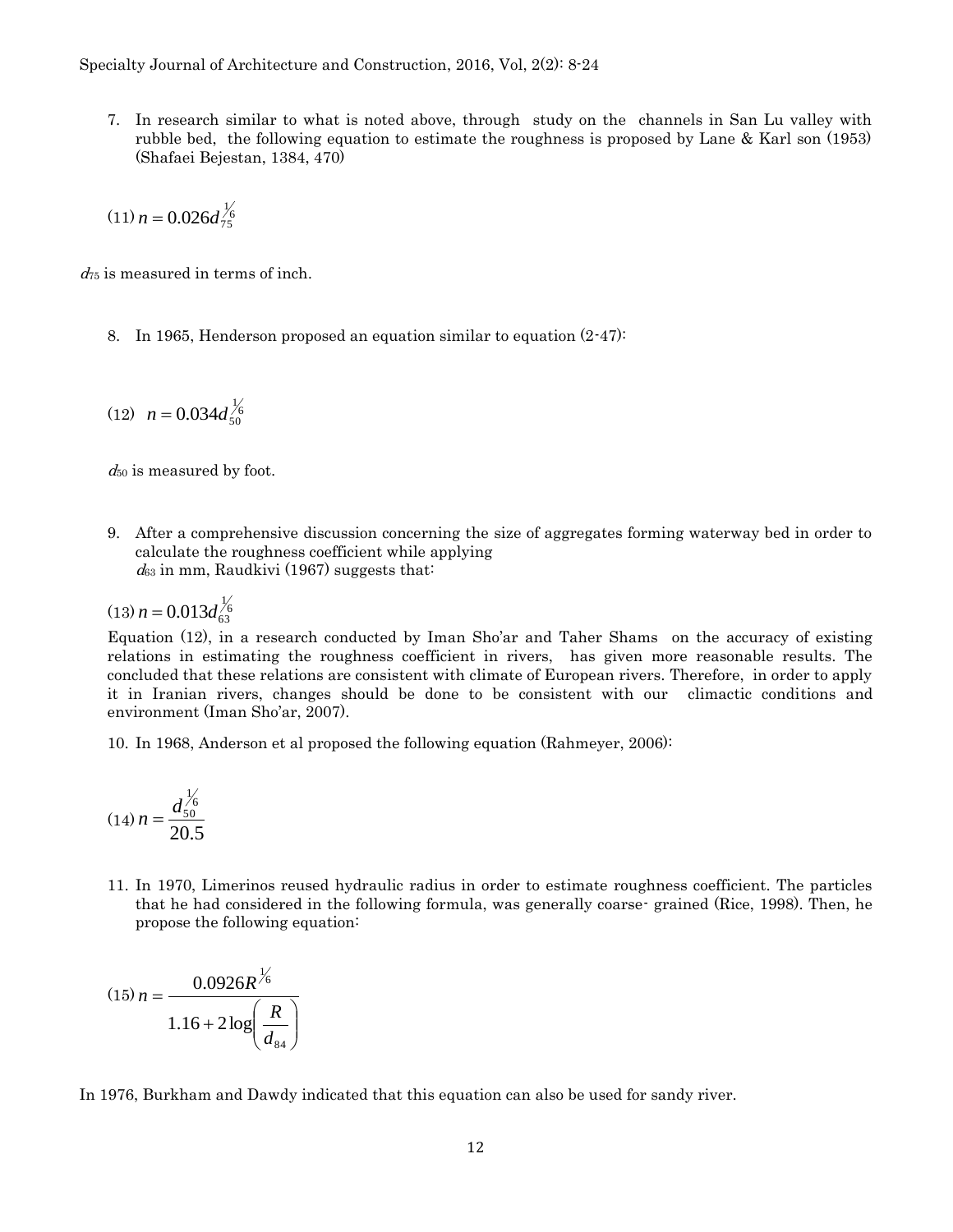12. By examining a series of alluvial rivers, in 1975 Chiemeka proposed an equation, using shear stress, to calculate <sup>n</sup> (Chiemeka, 1957)

(16) 
$$
f = 0.017 \exp(0.4 \frac{\tau_0''}{\tau_0'})
$$
  
\n(17)  $\frac{\tau_0''}{(\gamma_s - \gamma_w)D_{50}} = 0.0246(\frac{\tau_0}{\tau_c})$   
\n(18)  $\tau_0 = \gamma_w RS$   
\n(19)  $\tau_0' = \tau_0 - \tau_0''$   
\n(20)  $n = 0.012R^{\frac{1}{6}} \exp(0.2 \frac{\tau_0''}{\tau_0'})$ 

13. In 1976, Riggs proposed the following equation by considering area, hydraulic radius and water level slope (nguyen, 2004):

$$
(21) n = \frac{1}{1.55} A^{-0.33} R^{\frac{2}{3}} S_{w}^{0.45+0.056 \log S_{w}}
$$

14. In Simons & Senturk's research works (1976), it can be observed that:

 $(22) n = 0.047 d_{50}^{1/6}$ 

Where  $d_{50}$  is measured in terms of m. They concluded that the equation are not applicable in flows with moving bed (Van Rijn, 1993).

15. Garde & Raju by expressing the fact that Mr. Strickler has analyzed the data with various flows in Switzerland where bed materials are rough and without wave-like movement (Soleimani, 2005, 140), proposed the following equation:

$$
_{(23)}n=0.039d_{50}^{1/6}
$$

 $d_{50}$  is measured in terms of foot.

16. The equation corrected by Hey in 1979, is proposed as the following: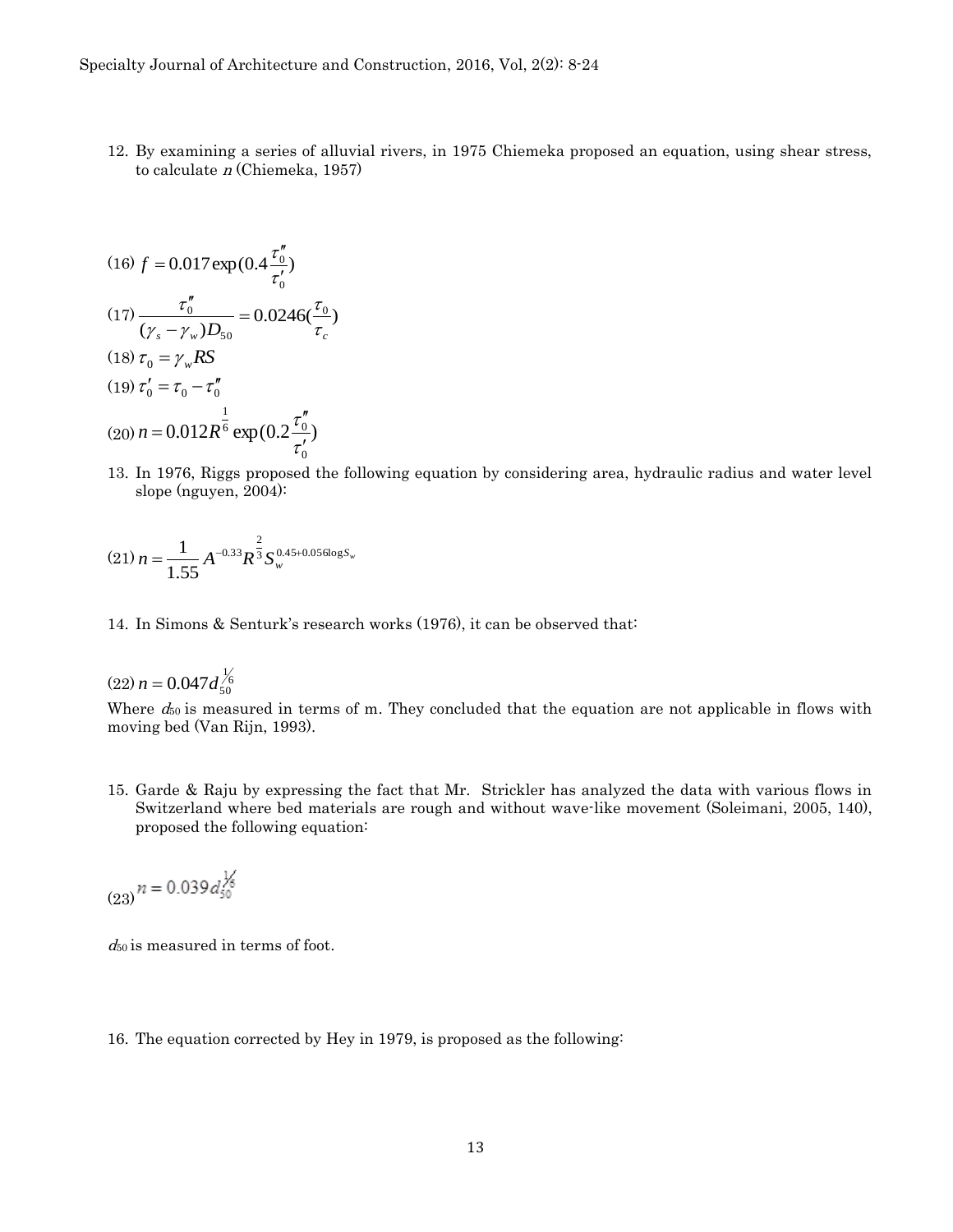$$
(24)\frac{u}{u^*} = 5.62 \log \left(\frac{5.85R}{3.5d_{84}}\right) + 2.85
$$

17. Bray in 1982 only by considering water level slope, obtained the following equation (nguyen, 2004):

$$
(25) n = 0.104 S_{w}^{0.177}
$$

In 1982, Subramanya has noted an equation as:

 $(26) n = 0.0474 d_{50}^{1/6}$ d<sup>50</sup> is measured in terms of m.

- 18. In 1983, Brownie succeeded to propose a formula in English unit, based on his researches fir both upper and lower regime in channels (Rahmeyer, 2006):
- For lower regime, where  $F_g \leq F'_g$ , we have:

$$
(27) n = \left[1.694 \left(\frac{R}{d_{50}}\right)^{0.1374} S^{0.1112} \sigma^{0.1605} \right] 0.034 d_{50}^{0.167}
$$

And for upper regime where ( $F_{g} > F_{g}'$ ), we also have:

$$
(28) n = \left[ 1.0213 \left( \frac{R}{d_{50}} \right)^{0.0662} S^{0.0395} \sigma^{0.1282} \right] 0.034 d_{50}^{0.167}
$$
  

$$
(29) \sigma = 0.5 \left( \frac{d_{84}}{d_{50}} + \frac{d_{50}}{d_{16}} \right)
$$

$$
(30) \, F_g = \frac{V}{\sqrt{(S-1).g.d_{50}}}
$$

$$
(31)\,F'_g = \frac{1.74}{\sqrt{S}}
$$

19. In 1985, Thorne & Zevenberg, based on a series of tests, succeeded to propose the following equation where f, V and n are in relation with each other (Throne, 1985):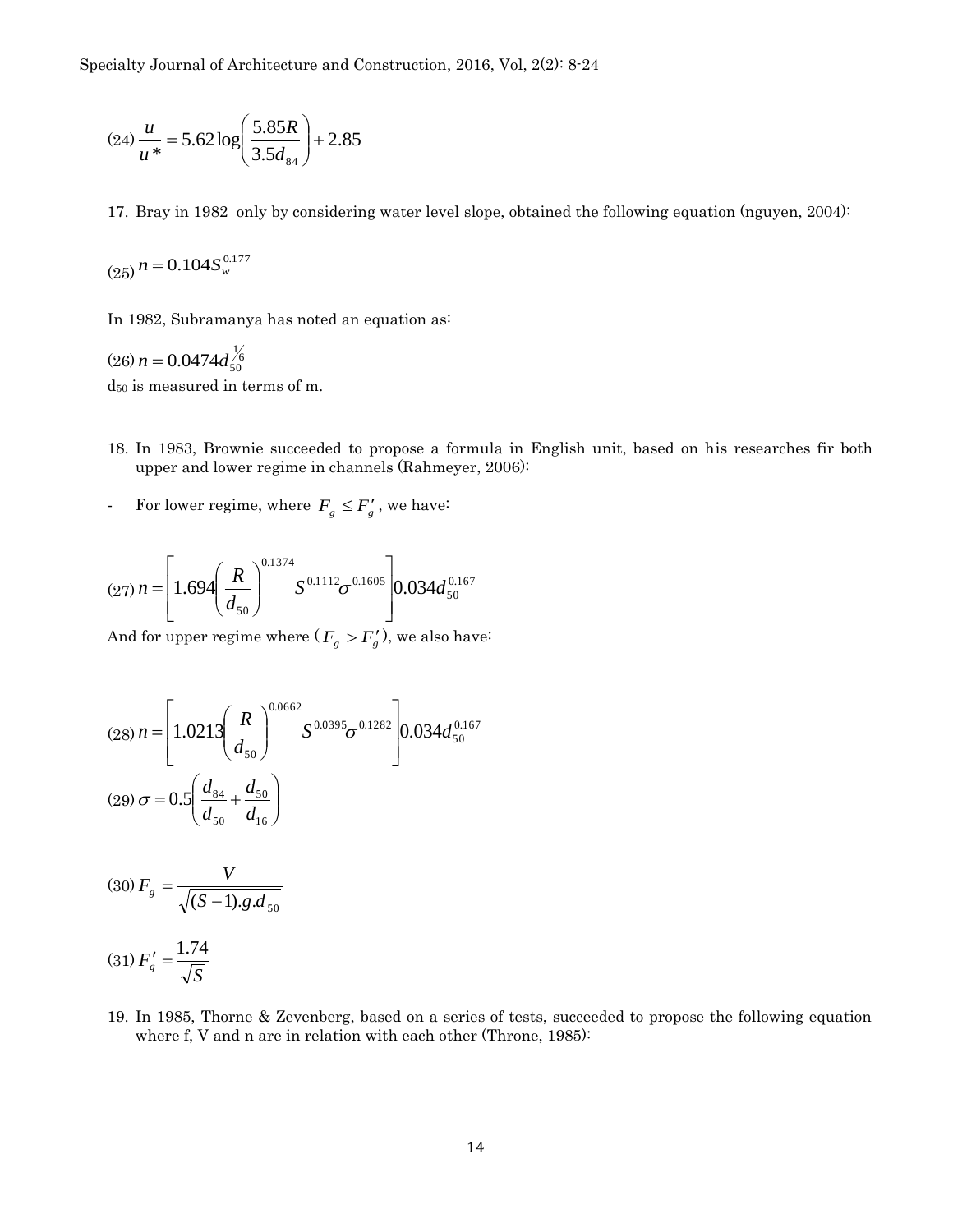$$
(32)\frac{V}{\sqrt{gRS}} = \left(\frac{8}{f}\right)^{0.5} = \frac{R^{\frac{1}{6}}}{n\sqrt{g}}
$$

They believed that this equation cannot be verified in mointain rivers, since:

- Bed materials in mountain rivers are coarse-grained, while the rivers in foothills are generally sandy and fine-grained.
- Bed slope in mountain rivers is higher than that of foothill rivers.
- Relative buoyancy (  $d_{\overline{8}4}$ *D* )in mountain rivers is higher than that of foothill rivers.
- 20. Madrid by considering the ratio of also proposed the  $d_{\overline{8}4}$ *R* , proposed the Froude number and bed slope of the following equations (Papanicolaou, 2004):

$$
(33) n = \left(0.183 + \ln\left(\frac{1.7462S^{0.1581}}{F_d^{0.2631}}\right)\right) \times \frac{d_{84}^{\frac{1}{6}}}{\sqrt{g}} \qquad \qquad \frac{R}{d_{84}} > 1
$$
  

$$
(34) n = \left(0.183 + \ln\left(\frac{1.3014S^{0.0784}R^{0.0211}}{F_d^{0.205}d_{84}^{0.2011}}\right)\right) \times \frac{d_{84}^{\frac{1}{6}}}{\sqrt{g}} \qquad \qquad 1 < \frac{R}{d_{84}} < 12.5
$$

 $F_d^{\,0.205}d$ 

*d*

 $\setminus$ 

21. Then, in 1994 Miller and Quick based on their findings, also suggested that (Rahmeyer, 2006):

*g*

84

*d*

J

J

$$
(35) n = \frac{K_n R^{\frac{1}{6}}}{\sqrt{g} 5.75 \log \left(12.2 \frac{Y_0}{3.5 D_{90}}\right)}
$$

 $\mathsf{I}$ 

 $\setminus$ 

22. In 1997, Dingman and Sharma proposed equations similar to Manning equation (Dingman, 1997):

$$
(36) n = \frac{1}{1.564} A^{-0.173} R^{0.267} S_{w}^{0.5+0.0543 \log S_{w}}
$$

In order to develop a mathematical equation for roughness coefficient in mountain ranges with supercritical slope, Grant in 1997 proposed hypothesis on interaction between hydraulic parameters of waterway and bed form, based on his observation on rivers with sandy and how to form bed forms and then to generalize these observation into steep slope rivers with coarse and rough grain (Mahpour, 2006, 110). In this hypothesis, a stream can precisely adapt its longitudinal bed slope over time, so that it can provide by flow rate and other dominant characteristics existed in waterway, the speed required for transforming the sediment produced by catchment.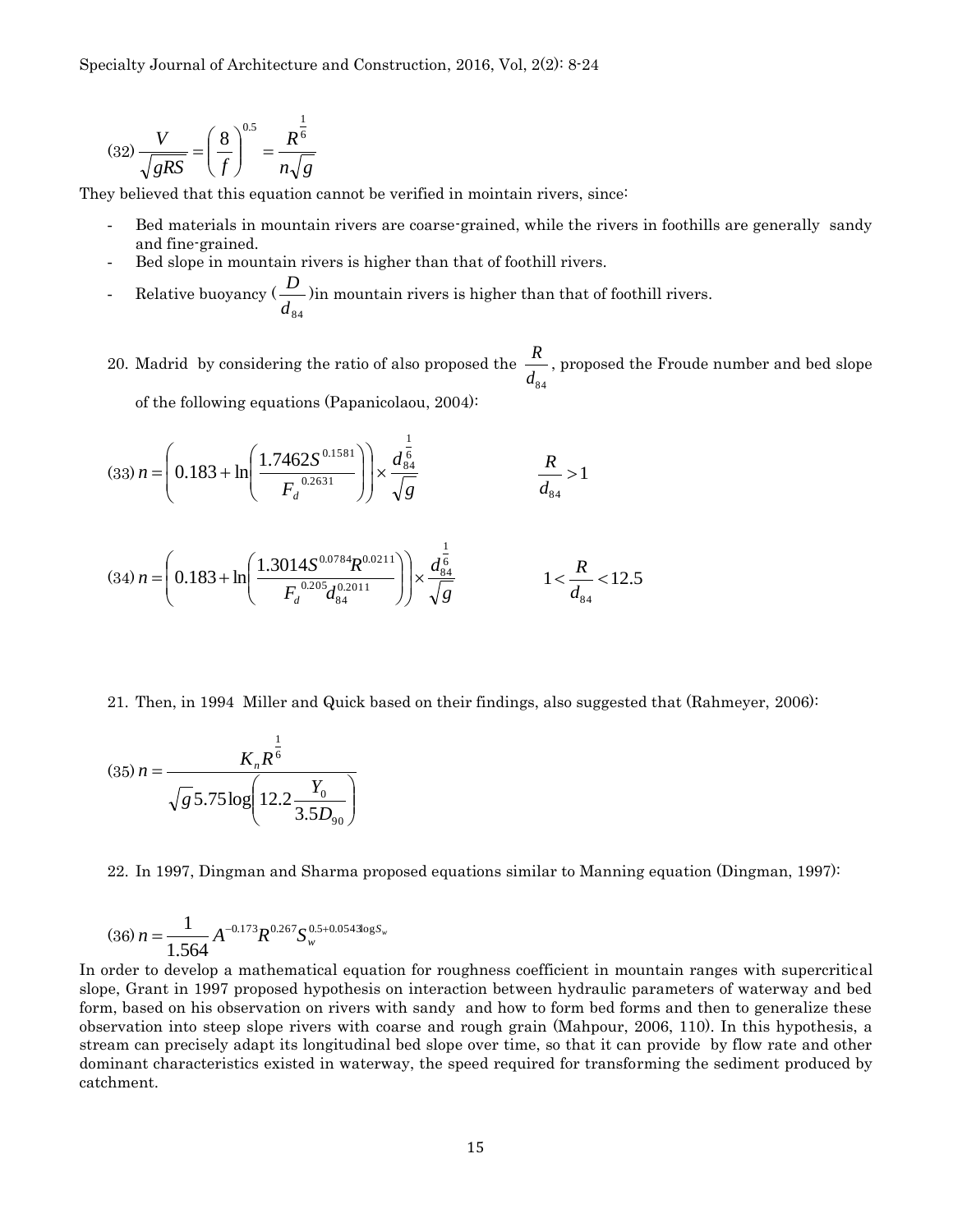He obtained the following equation by concluding from his observation, while applying Keulegan's resistance equation (1938) and Shields criterion for movement threshold of bed materials:

$$
(37) Fr = 2.18 \left[ \ln \left( 1.65 \frac{\tau_{cr}^*}{s} \right) + 1.35 \right] g^{0.5}
$$

Where  $\tau_{cr}^*$ , based on Shields diagram and flow rate forming rivers with sandy bed, is equal to 0.06. He demonstrated that by combinig one of the equations propose for n and equation  $(2-23)$ , the following equation, to estimate the roughness coefficient in these streams where the interaction between bed and hydraulic waterway causes the Froude number not to exceed 1, it can be proposed (Yen, 2002):

$$
(38) n = \frac{d^{1/6}}{2.18 \left[ \ln \left( 1.65 \frac{\tau_{cr}^*}{s} \right) + 1.35 \right] g^{0.5}}
$$

It should be noted that although the equation (38) is an appropriate and logical basis for estimating the roughness coefficient in mountain ranges with supercritical slope, it can be summed up by comparing mentioned equations that most researchers considers the significant size of the grains in alluvial materials to be the most important factor to flow resistance, and do not consider other geotechnical parameters in alluvial materials. It seems, however, that other gradation characteristics of constituent materials of bed, including curvature coefficient, and or uniformity coefficient shall also be considered in such equations. The roughness of aggregate surface can also be important and effective on roughness coefficient in Manning's equation. Although in many ranges of downstream in rivers, aggregates forming bed sediment are rounded, the aggregates in mountain ranges, due to a large amount of debris on one hand, and being close to headwater on the other hand, are relatively sharp and angular. The geometry of aggregates or the amount of surface roughness in aggregates may be therefore considered as an important factor in resistance against flow. Consequently, according to the author of the thesis, the difference between equations proposed by different researchers is rooted in the fact that a single size of aggregates cannot solely reflect the impact of bed materials on roughness coefficient.

23. Sauer (1998), by considering parameters of hydraulic radius and water surface slope important, proposed the following equation (nguyen, 2004):

$$
(39) n = 0.11 S_{w}^{0.18} \left(\frac{R}{0.3048}\right)^{0.08}
$$

24. Marrion et al (1998) based on his experiences, also proposed the following equation (Hatami, 2006, 140):

$$
(40) n = \frac{d_{90}^{1/6}}{26}
$$

25. Chin & Mai (1998) obtained the following equation by investing on yellow river:

$$
(41) n = \frac{d_{65}^{1/6}}{19}
$$

The compatibility of observed data to develop mathematical models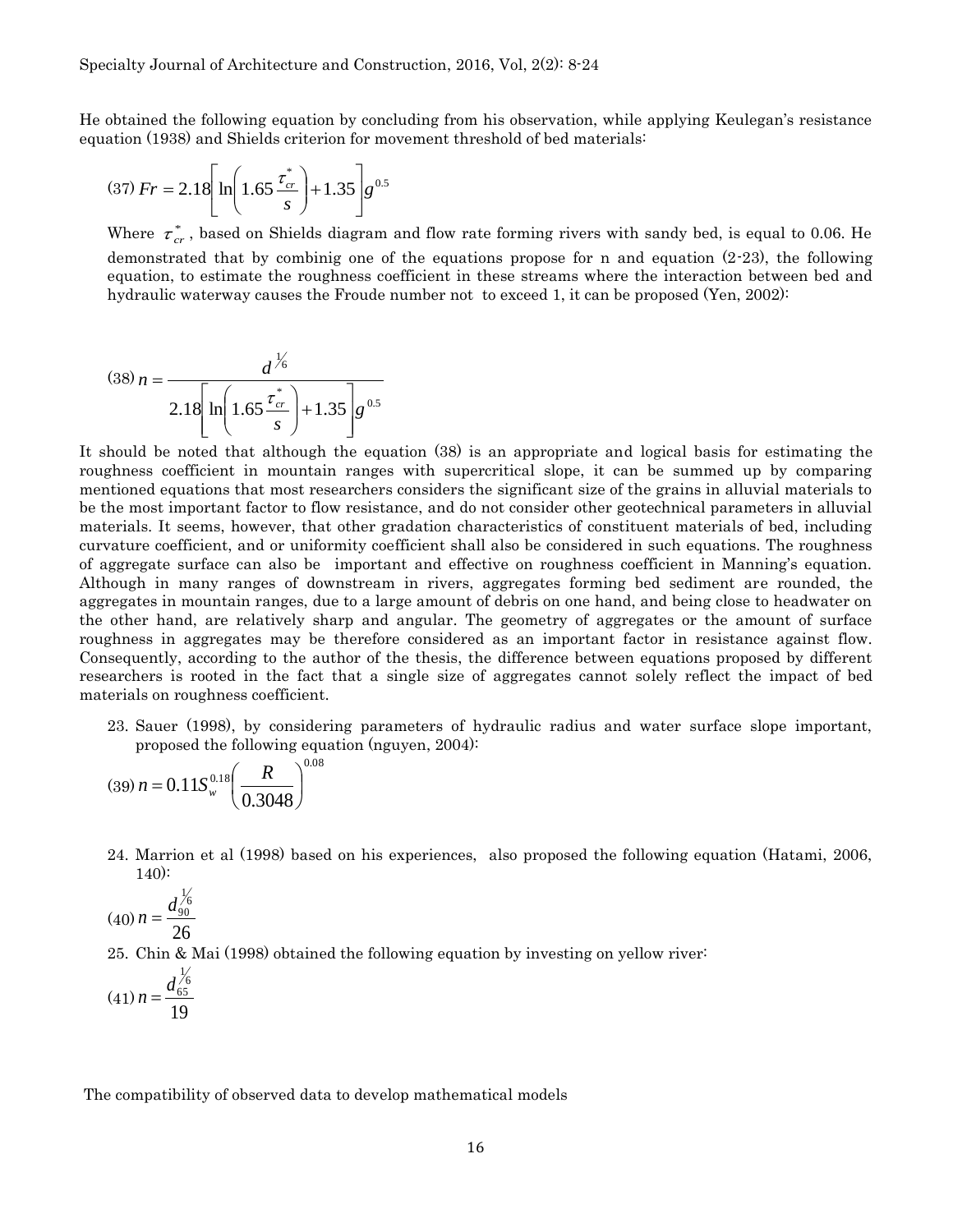## Hydraulic data

In order to perform hydraulic calculation in rivers, some characteristics of sections that are most needed and used, are as follows:

- Flow cross-section (A): It is referred to a place where the area of cross section are perpendicular to general direction of flow.
- Free surface width (T): It is referred to the length of cross section that is in contact with open air.
- Wetted perimeter (P): if the free surface width is subtracted from total perimeter of flow cross section, wetted perimeter is obtained that indicates contact scope of flow with channel bed.
- $\bullet$  Hydraulic radius  $(R)$ : According to the definition of flow cross-section ratio, the wetted perimeter are called hydraulic radius, in other words:

$$
(42) R = \frac{A}{P}
$$

Hydraulic depth (D): It is referred the ratio of flow cross section to water free surface width:

$$
(43) D = \frac{A}{T}
$$

The above information is related to geometric characteristics of cross sections and items such as flow velocity, flow friction slope and water surface slope shall also be calculated in order to be used in Manning equation. After reviewing the required information and calculation, the results are collected in Table 1.

| site           | Sf    | $D(f_t)$ | D(m)   | R(m) | R(ft)          | n     |
|----------------|-------|----------|--------|------|----------------|-------|
|                | 0.026 | 3.61     | 1.1003 | 0.99 | 3.24           | 0.142 |
|                | 0.023 | 4.66     | 1.4204 | 1.22 | 3.99           | 0.132 |
| 1              | 0.021 | 5.22     | 1.5911 | 1.36 | 4.46           | 0.112 |
|                | 0.025 | 5.75     | 1.7526 | 1.48 | 4.85           | 0.11  |
|                | 0.026 | 6.58     | 2.0056 | 1.68 | 5.51           | 0.086 |
|                | 0.015 | 1.02     | 0.3109 | 0.31 | 1.02           | 0.138 |
|                | 0.017 | 1.54     | 0.4694 | 0.46 | 1.5            | 0.084 |
| $\overline{2}$ | 0.018 | 2.08     | 0.634  | 0.61 | $\overline{2}$ | 0.084 |
|                | 0.019 | 2.71     | 0.826  | 0.79 | 2.6            | 0.067 |
|                | 0.03  | 0.88     | 0.2682 | 0.27 | 0.9            | 0.159 |
| 3              | 0.034 | 1.24     | 0.378  | 0.37 | 1.2            | 0.097 |
|                | 0.033 | 1.43     | 0.4359 | 0.46 | 1.51           | 0.052 |
|                | 0.03  | 2.03     | 0.6187 | 0.56 | 1.85           | 0.058 |
|                | 0.003 | 0.73     | 0.2225 | 0.22 | 0.72           | 0.045 |
|                | 0.004 | 1.27     | 0.3871 | 0.39 | 1.27           | 0.046 |
| $\overline{4}$ | 0.004 | 1.7      | 0.5182 | 0.52 | 1.7            | 0.041 |
|                | 0.004 | 2.34     | 0.7132 | 0.68 | 2.24           | 0.028 |
|                | 0.003 | 1.21     | 0.3688 | 0.37 | 1.21           | 0.054 |
|                | 0.004 | 1.36     | 0.4145 | 0.41 | 1.35           | 0.051 |
| 5              | 0.004 | 1.44     | 0.4389 | 0.43 | 1.42           | 0.052 |
|                | 0.004 | 2.02     | 0.6157 | 0.62 | 2.02           | 0.05  |

## Table 1 Hydraulic data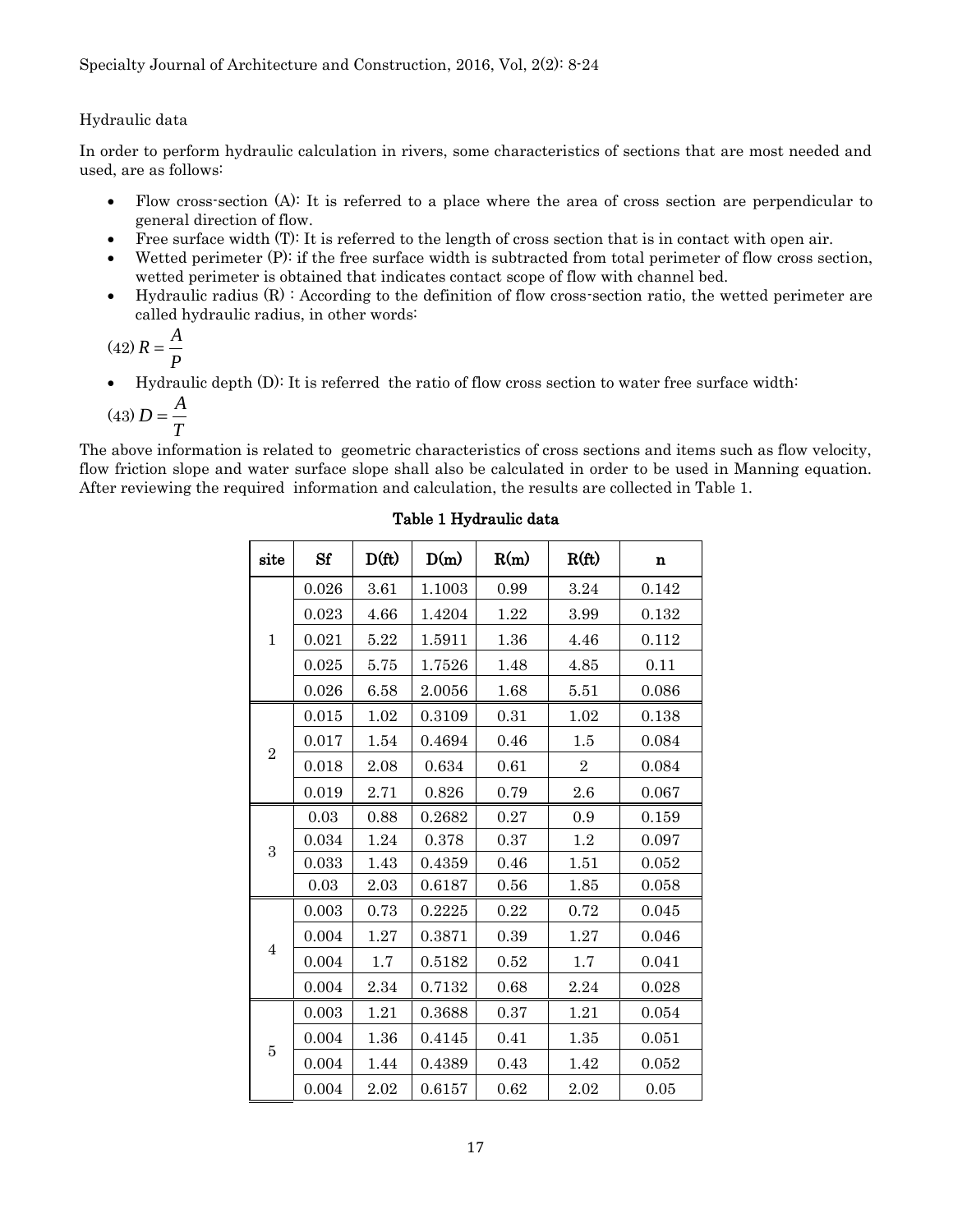|                  | 0.004 | 3.54           | 1.079  | 1.07         | 3.51 | 0.041       |
|------------------|-------|----------------|--------|--------------|------|-------------|
|                  | 0.004 | 4.09           | 1.2466 | 1.23         | 4.03 | 0.037       |
|                  | 0.003 | 0.54           | 0.1646 | 0.18         | 0.6  | 0.057       |
| 6                | 0.003 | 0.7            | 0.2134 | 0.21         | 0.7  | 0.044       |
|                  | 0.002 | 1.17           | 0.3566 | 0.36         | 1.17 | 0.03        |
|                  | 0.003 | 0.66           | 0.2012 | 0.18         | 0.6  | 0.058       |
| 7                | 0.004 | 1.46           | 0.445  | 0.46         | 1.5  | 0.052       |
|                  | 0.006 | 2.28           | 0.6949 | 0.7          | 2.3  | 0.034       |
|                  | 0.006 | 3.02           | 0.9205 | 0.91         | 2.98 | 0.044       |
|                  | 0.011 | 0.48           | 0.1463 | 0.15         | 0.5  | 0.109       |
| 8                | 0.016 | 1.09           | 0.3322 | 0.32         | 1.05 | 0.062       |
|                  | 0.014 | $1.5\,$        | 0.4572 | 0.43         | 1.42 | 0.042       |
|                  | 0.019 | 2.3            | 0.701  | 0.68         | 2.23 | 0.087       |
|                  | 0.014 | 2.87           | 0.8748 | 0.87         | 2.85 | 0.052       |
| $\boldsymbol{9}$ | 0.014 | 3.07           | 0.9357 | 0.92         | 3.03 | 0.054       |
|                  | 0.014 | 3.14           | 0.9571 | 1.02         | 3.36 | 0.049       |
|                  | 0.019 | 1.28           | 0.3901 | 0.37         | 1.2  | 0.098       |
| 10               | 0.023 | 2.3            | 0.701  | 0.65         | 2.12 | 0.062       |
|                  | 0.024 | 2.72           | 0.8291 | 0.77         | 2.53 | 0.056       |
|                  | 0.026 | 0.59           | 0.1798 | 0.18         | 0.6  | 0.117       |
| 11               | 0.026 | 0.82           | 0.2499 | 0.24         | 0.8  | 0.108       |
|                  | 0.025 | 1.49           | 0.4542 | 0.43         | 1.4  | 0.082       |
|                  | 0.021 | 2.02           | 0.6157 | 0.59         | 1.92 | 0.105       |
| 12               | 0.004 | 3.84           | 1.1704 | 1.16         | 3.8  | 0.034       |
|                  | 0.004 | 4.1            | 1.2497 | 1.23         | 4.03 | 0.037       |
|                  | 0.004 | 0.89           | 0.2713 | 0.27         | 0.89 | 0.058       |
| 13               | 0.004 | 2.98           | 0.9083 | 0.91         | 2.97 | 0.041       |
|                  | 0.003 | $\overline{4}$ | 1.2192 | 1.21         | 3.98 | $\,0.035\,$ |
|                  | 0.002 | 1.69           | 0.5151 | 0.53         | 1.73 | 0.044       |
|                  | 0.002 | 1.74           | 0.5304 | 0.55         | 1.8  | 0.041       |
| 14               | 0.003 | 2.32           | 0.7071 | 0.71         | 2.32 | 0.043       |
|                  | 0.003 | 3.29           | 1.0028 | $\mathbf{1}$ | 3.29 | 0.032       |
|                  | 0.008 | 3.33           | 1.015  | 1.02         | 3.34 | 0.042       |
| 15               | 0.007 | 3.44           | 1.0485 | $1.05\,$     | 3.43 | 0.038       |
|                  | 0.009 | 0.98           | 0.2987 | $\rm 0.3$    | 0.98 | 0.087       |
| 16               | 0.007 | 2.45           | 0.7468 | 0.74         | 2.44 | 0.043       |
|                  | 0.007 | 3.61           | 1.1003 | 1.07         | 3.52 | 0.052       |
|                  | 0.016 | 0.5            | 0.1524 | 0.15         | 0.5  | 0.089       |
| 17               | 0.017 | 0.61           | 0.1859 | 0.18         | 0.6  | 0.065       |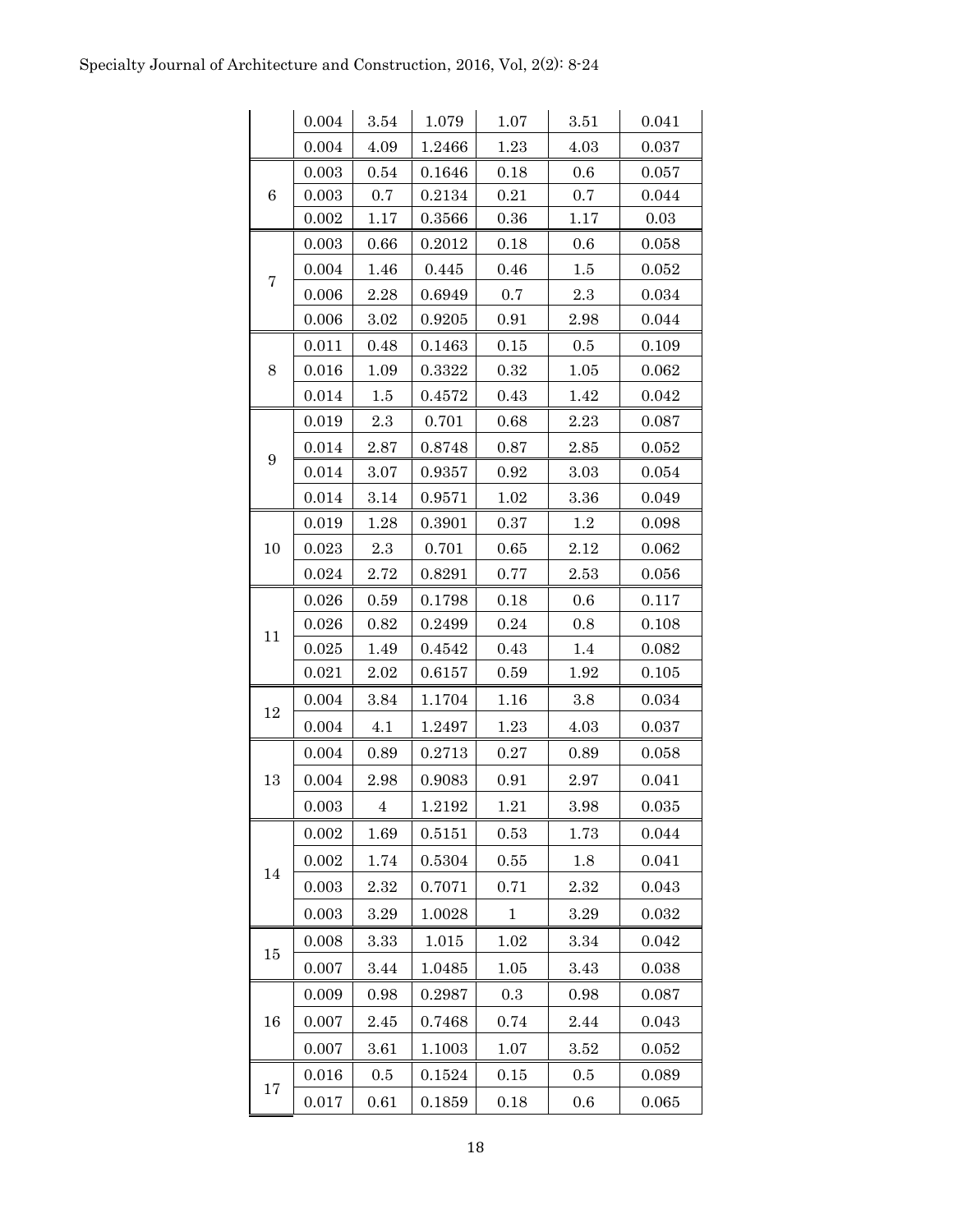|    | 0.016 | 0.76 | 0.2316 | 0.24 | 0.8  | 0.053 |
|----|-------|------|--------|------|------|-------|
|    | 0.013 | 1.19 | 0.3627 | 0.34 | 1.13 | 0.033 |
|    | 0.013 | 1.64 | 0.4999 | 0.48 | 1.57 | 0.064 |
|    | 0.027 | 1.59 | 0.4846 | 0.5  | 1.63 | 0.103 |
| 18 | 0.031 | 2.16 | 0.6584 | 0.57 | 1.87 | 0.074 |
|    | 0.002 | 2.52 | 0.7681 | 0.55 | 1.8  | 0.039 |
| 19 | 0.003 | 3.14 | 0.9571 | 0.94 | 3.1  | 0.034 |
|    | 0.004 | 3.31 | 1.0089 | 0.99 | 3.25 | 0.035 |
|    | 0.006 | 0.93 | 0.2835 | 0.27 | 0.9  | 0.074 |
|    | 0.006 | 1.36 | 0.4145 | 0.4  | 1.3  | 0.047 |
| 20 | 0.005 | 2.43 | 0.7407 | 0.73 | 2.4  | 0.041 |
|    | 0.005 | 2.66 | 0.8108 | 0.81 | 2.66 | 0.032 |

#### Specialty Journal of Architecture and Construction, 2016, Vol, 2(2): 8-24

#### Soil mechanic data

The results obtained from mechanical analyses such as grading test are usually drawn on a semi-logarithmic paper, that is called soil gradation curve. The diameter of grains and shall be placed on the logarithmic vertical axis, and the relevant passing percentage shall be placed on non-logarithmic vertical axis. This curve can be used to compare different soils. Two basic parameters used for classification of granular soils which can be determined by grading curve, are as follows:

$$
(44) C_u = \frac{D_{60}}{D_{10}}
$$

$$
(45) C_c = \frac{D_{30}^2}{D_{10} \times D_{60}}
$$

Where

 $C_u$  = Soil uniformity coefficient

 $C_c$  = Soil gradation coefficient

 $D_{10}$  = Diameter for passing percentage of 10% on gradation curve

 $D_{30}$  = Diameter for passing percentage of 30% on gradation curve

 $D_{60}$  = = Diameter for passing percentage of 60% on gradation curve

Diameter of particles can be determined with regard to passing percentage, using bed-material gradation curve. This is important since in most equation for determining Manning's roughness coefficient – particularly Strikler's equations and other equations derived from them – the effective diameter of particles is required that researchers, in different cases, have chosen different diameters as effective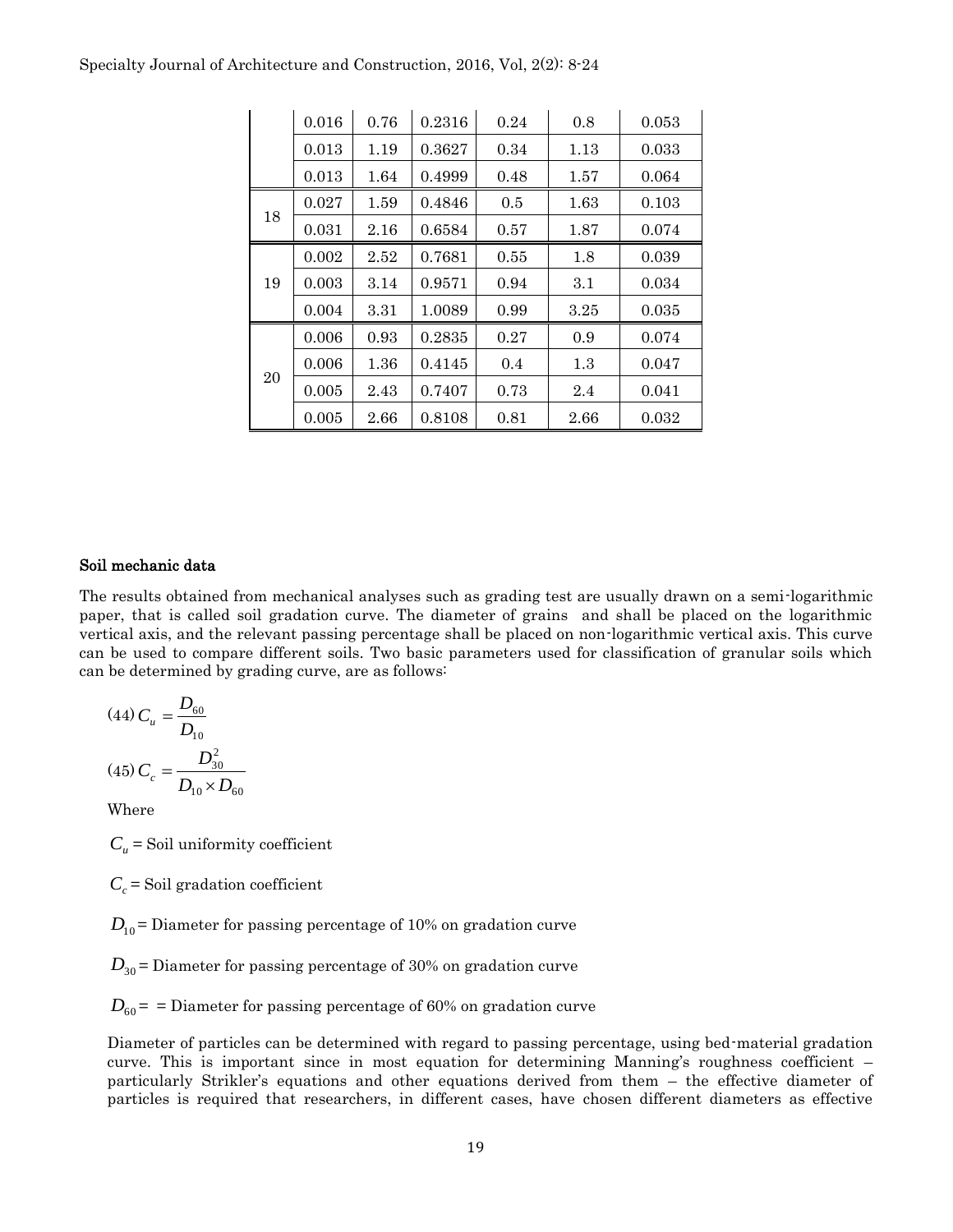diameter based on their observations. The effective diameter of particles generally exist in mountain rivers  $d_{84}$ . This means that 84% of particles have lower diameter. The particles are defined by different names based on their diameters and the given range. In 1953, Wellman proposed a table where the position of each particle is determined according to its diameter (Jarrett, 1984), Table 2. Table 3 show calculated geotechnical parameters for each section, the information in one of the sites for soil mechanical data are not available that it can be therefore removed from calculation.

| Group           | (mm) Size of particles |                  |
|-----------------|------------------------|------------------|
| Sand and Silt   | $\,<\,$                | $\boldsymbol{2}$ |
|                 | $2-$                   | $\overline{4}$   |
|                 | 4 -                    | 6                |
|                 | $6 -$                  | 8                |
|                 | $8 -$                  | 12               |
| Gravels         | $12 -$                 | 16               |
|                 | $16 -$                 | 24               |
|                 | $24 -$                 | 32               |
|                 | $32 -$                 | 48               |
|                 | $48 -$                 | 64               |
|                 | $64 -$                 | 96               |
| Cobbles         | $96 -$                 | 128              |
|                 | $128 -$                | 192              |
|                 | $192 -$                | 256              |
|                 | $256 -$                | 384              |
|                 | $384 -$                | 512              |
| <b>Boulders</b> | $512 -$                | 1024             |
|                 | $1024 -$               | 2048             |
|                 | 2048 -                 | 4096             |
| Bedrock         | $\geq$                 | 4096             |

Table 2 Classification of particles based on diameter

## Table 3 Soil mechanical data of bed materials for Colorado rivers

| site           | $d_{100}$ | $\rm{d}_{90}$         | $\alpha_{80}$ | $\mathrm{d}_{63}$ | $d_{60}$  | $d_{50}$               | $_{\rm d30}$            | $d_{20}$  | $d_{15}$ | $d_{10}$               | d <sub>0</sub> | C <sub>c</sub> | <b>Cu</b> | e    | $S_{90}$               |
|----------------|-----------|-----------------------|---------------|-------------------|-----------|------------------------|-------------------------|-----------|----------|------------------------|----------------|----------------|-----------|------|------------------------|
| $\mathbf{1}$   | 1.272     | 0.975                 | 0.799         | 0.538             | 0.502     | 0.427                  | 0.329                   | 0.198     | 0.15     | 0.142                  | 0.124          | 1.53           | 3.55      | 32.9 | 0.001                  |
| $\sqrt{2}$     | 1.09<br>9 | 0.70                  | 0.49          | 0.24<br>7         | 0.21<br>9 | 0.18<br>3              | 0.06<br>5               | 0.04<br>4 | $0.03\,$ | 0.02<br>9              | 0.01<br>9      | 0.67           | 7.52      | 30.6 | 0.00<br>$\overline{2}$ |
| 3              | 0.82<br>8 | 0.64                  | 0.42<br>7     | 0.24<br>3         | 0.22      | 0.15<br>$\overline{2}$ | 0.08<br>$\overline{2}$  | 0.06      | 0.05     | 0.04<br>$\overline{2}$ | 0.03           | 0.72           | 5.24      | 29.8 | 0.00<br>$\overline{2}$ |
| $\overline{4}$ | 0.26      | 0.21<br>$\mathcal{S}$ | 0.18<br>3     | 0.14<br>4         | 0.13<br>8 | 0.12<br>2              | 0.08<br>5               | 0.07<br>3 | 0.06     | 0.06                   | 0.05<br>3      | 0.87           | 2.25      | 28.5 | 0.00<br>5              |
|                | ്ദ്ര      | റ റെ                  | n n.          | $\sim$ 1 $\sim$   |           | ົາ ລ                   | $\alpha$ $\alpha$ $\pi$ |           | റ റ      | റ ററ                   | റ ററ           | $\Omega$       | $  \sim$  | 000  | 0.00                   |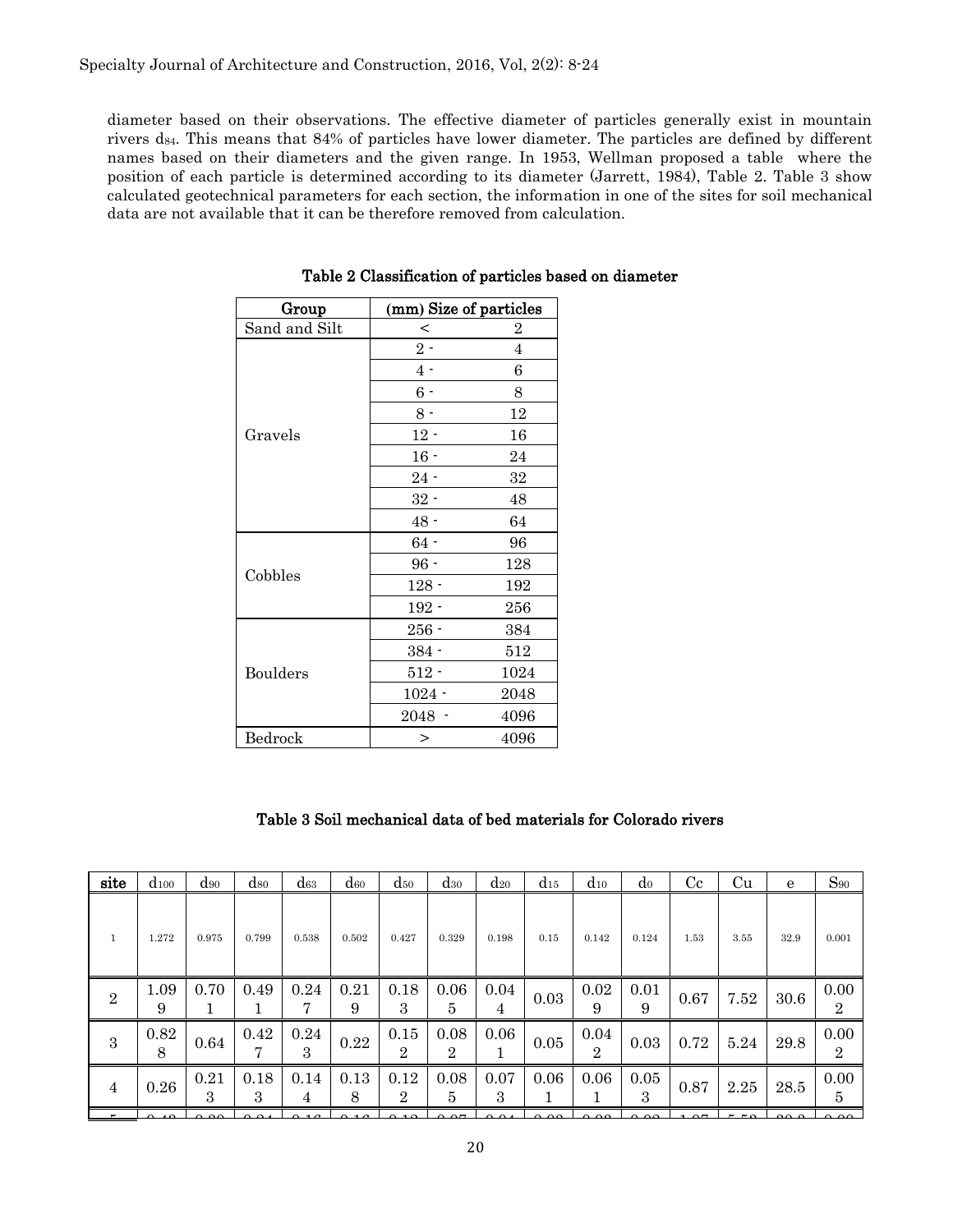|                 | 3                      | 5                      | 3                      | 9                               | $\boldsymbol{6}$       | $\sqrt{2}$             | 3                        | 3                      |                          |                          | $\overline{4}$           |      |          |      | $\bf 4$                    |
|-----------------|------------------------|------------------------|------------------------|---------------------------------|------------------------|------------------------|--------------------------|------------------------|--------------------------|--------------------------|--------------------------|------|----------|------|----------------------------|
| $\overline{7}$  | 0.56<br>3              | 0.45<br>7              | 0.37                   | 0.25<br>9                       | 0.24<br>3              | 0.21<br>3              | 0.12<br>$\boldsymbol{9}$ | 0.10<br>5              | 0.09<br>$\overline{4}$   | 0.08<br>$\overline{5}$   | 0.06<br>$\boldsymbol{9}$ | 0.81 | 2.86     | 29.7 | 0.00<br>$\overline{2}$     |
| 8               | 0.67<br>5              | 0.42<br>$\overline{7}$ | 0.36<br>$\mathbf{R}$   | 0.18                            | 0.16<br>$\Omega$       | 0.09<br>$\mathbf{1}$   | 0.06<br>7                | 0.03<br>$\Omega$       | 0.02<br>$\Omega$         | 0.02<br>7                | 0.01<br>$\Omega$         | 1.02 | 5.96     | 29.8 | 0.00<br>$\overline{a}$     |
| $9\phantom{.0}$ | 0.65<br>$\overline{4}$ | 0.48<br>8              | 0.41<br>$6\phantom{.}$ | 0.28<br>3                       | 0.26<br>$\overline{5}$ | 0.24<br>$\overline{4}$ | 0.13<br>5                | 0.10<br>$\overline{7}$ | 0.08<br>$9\phantom{.0}$  | 0.08<br>$\boldsymbol{6}$ | 0.06<br>8                | 0.8  | 3.09     | 30.1 | 0.00<br>$\overline{2}$     |
| 10              | 0.84                   | 0.67<br>$\mathbf{1}$   | 0.54<br>$\overline{4}$ | 0.37<br>$6\phantom{.}6$         | 0.35<br>$\sqrt{2}$     | 0.30<br>$\overline{5}$ | 0.18<br>3                | 0.14<br>8              | 0.12                     | 0.11<br>9                | 0.09<br>$\overline{5}$   | 0.8  | $2.97\,$ | 30.5 | 0.00<br>$\sqrt{2}$         |
| 11              | 0.62                   | 0.42<br>$\overline{7}$ | 0.31<br>$\,6\,$        | $0.17\,$<br>$\boldsymbol{9}$    | 0.16<br>$\mathbf{1}$   | 0.12<br>$\,2$          | 0.07<br>3                | 0.04<br>$\,2$          | 0.02<br>$\boldsymbol{9}$ | 0.02<br>$\overline{7}$   | 0.02<br>$\mathbf{1}$     | 1.22 | 5.98     | 30.7 | 0.00<br>$\overline{3}$     |
| 12              | 0.48                   | 0.36                   | 0.26                   | 0.18                            | 0.16                   | 0.12                   | 0.02                     | 0.01                   | 0.01                     | 0.01                     | 0.00                     | 0.42 | 15.6     | 30.4 | 0.00                       |
| 13              | 0.19<br>$\overline{7}$ | 0.18<br>$\mathbf{Q}$   | 0.14<br>$\mathbf{c}$   | 0.11<br>$\overline{\mathbf{R}}$ | 0.10<br>$\mathbf{Q}$   | 0.09<br>$\mathbf{1}$   | 0.06<br>$\Omega$         | 0.06<br>$\mathbf{1}$   | 0.05<br>5                | 0.05<br>$\mathbf{1}$     | 0.04<br>$\Lambda$        | 0.86 | 2.12     | 27.9 | 0.00<br>$\mathbf{c}$       |
| 14              | 0.34                   | $\rm 0.30$<br>5        | 0.23                   | 0.19<br>$\boldsymbol{3}$        | 0.18<br>$\overline{4}$ | 0.15<br>$\,2$          | 0.12<br>8                | 0.1                    | 0.09                     | 0.08<br>6                | 0.07<br>$\overline{4}$   | 1.04 | $2.15\,$ | 29.2 | 0.00<br>$\overline{4}$     |
| 15              | 0.56                   | 0.36                   | 0.27                   | 0.14                            | 0.13                   | 0.12                   | 0.04                     | 0.03                   | 0.02                     | 0.02                     | 0.01                     | 0.7  | 6        | 29.6 | 0.00                       |
| 16              | 0.42<br>$\overline{7}$ | 0.30<br>5              | 0.27<br>$\overline{A}$ | 0.19                            | 0.17<br>$\overline{7}$ | 0.15<br>$\Omega$       | 0.09<br>$\Omega$         | 0.07<br>$\Lambda$      | 0.06                     | 0.05<br>$\Omega$         | 0.04<br>$\mathbf{R}$     | 0.8  | 3        | 29.1 | 0.00<br>$\Lambda$          |
| 17              | 0.21<br>$\mathbf{1}$   | 0.15<br>$\overline{2}$ | 0.13                   | 0.08<br>$\overline{6}$          | 0.08                   | 0.06<br>$\mathbf{1}$   | $\rm 0.03$<br>8          | 0.03                   | 0.02<br>$\overline{7}$   | 0.02<br>$\overline{4}$   | 0.01<br>$8\,$            | 0.78 | 3.38     | 27.8 | $0.00\,$<br>$\overline{7}$ |
| 18              | 1.00                   | 0.61                   | 0.47                   | 0.25                            | 0.22                   | 0.21                   | 0.11                     | 0.05                   | 0.02                     | 0.02                     | 0.02                     | 2.12 | 8.14     | 33.5 | 0.00                       |
| 19              | 0.12<br>$\Omega$       | 0.09<br>$\mathbf{1}$   | 0.08<br>5              | 0.06<br>$\mathbf{1}$            | 0.06<br>$\mathbf{1}$   | 0.06<br>$\mathbf{1}$   | 0.03<br>5                | 0.03                   | 0.02<br>$\overline{7}$   | 0.02<br>5                | 0.02<br>$\mathbf{1}$     | 0.82 | 2.46     | 27.4 | 0.01<br>$\mathbf{1}$       |
| 20              | 0.51<br>$\overline{5}$ | 0.33<br>$\overline{5}$ | 0.25<br>$\overline{7}$ | 0.14<br>$\overline{2}$          | 0.12<br>$8\,$          | 0.12<br>$\overline{2}$ | 0.04<br>$\overline{5}$   | 0.03                   | 0.02<br>$\overline{7}$   | 0.02<br>$\overline{2}$   | 0.01<br>$\sqrt{6}$       | 0.71 | 5.7      | 29.5 | 0.00<br>$\overline{3}$     |

#### Results and discussion

The Manning's roughness coefficient shall be first calculated using new model for rivers of Colorado, Karaj and Greenville. The results obtained from the study, compared with roughness observed from Manning equation, certainly show incompatibility that shall be evaluated using statistical method. For this purpose, two standards including sum of squared errors (SSE) and mean squared error (MSE) can be used. Therefore:

$$
(46) SSE = \sum (n - nj)2
$$

$$
(47) MSE = \frac{\sum (n - nj)2}{N}
$$

Where  $n_j$  is the manning's roughness coefficient estimated using the desired model and N is the estimations.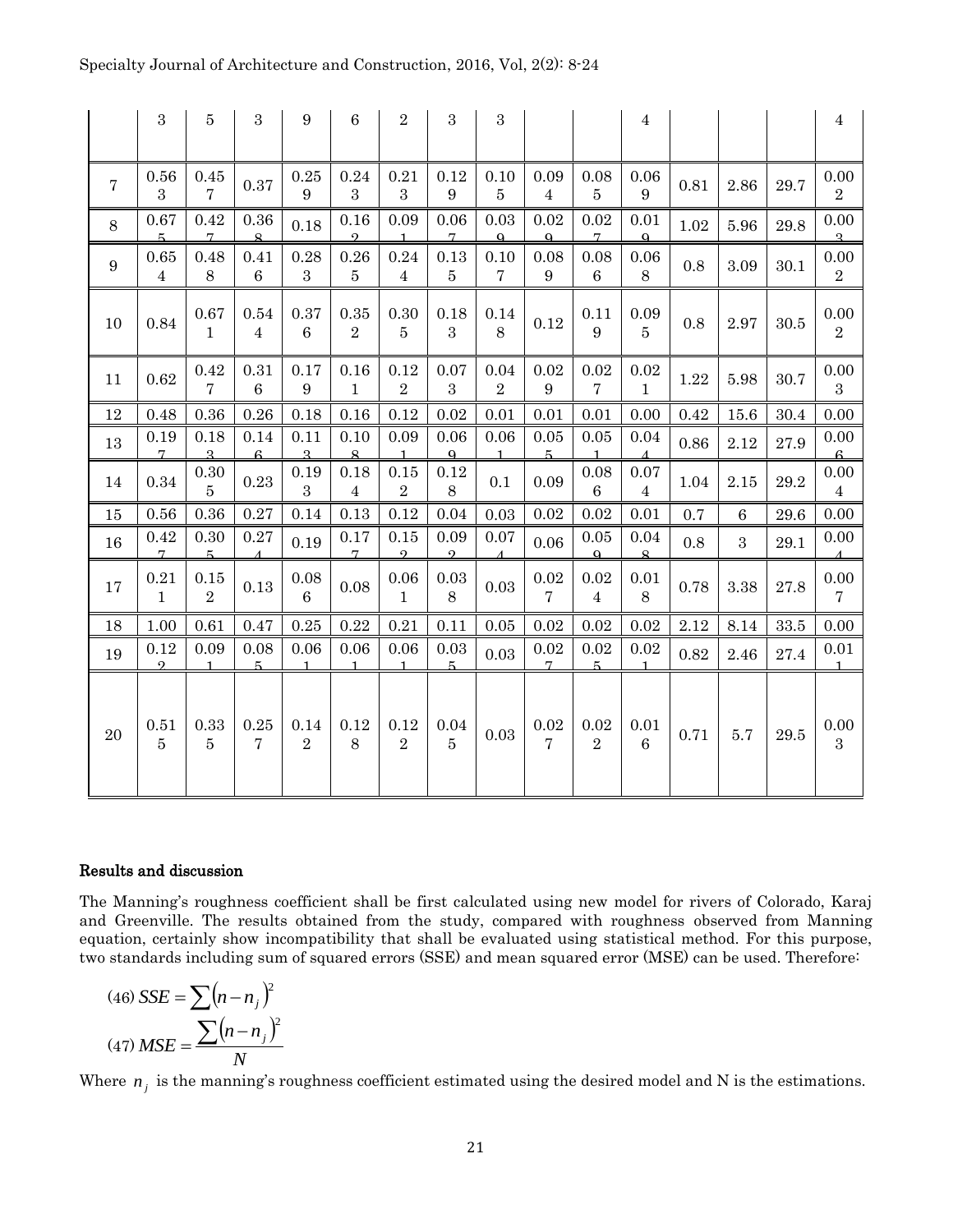#### Examination of Colorado River

The Manning's roughness coefficient should be first calculated using proposed new model (equation  $0.5 \, R^{0.19}$  $0.255S_f^{0.197}C_c^{0.274}C_u^{-0.068}(\frac{D}{d_{84}})^{-0.5}R$ *d*  $n = 0.255 S_f^{0.197} C_c^{0.274} C_u^{-0.068} (\frac{D}{I})^{-0.5} R^{0.19}$ . The existing errors in estimating the roughness coefficient

calculated, shall be then interpreted and investigated using the model. Table (4) indicates calculated values based on proposed formula, as well as the amount of computational errors.

| <b>Site</b>    | $n=0.255S_f^{0.197}C_c^{0.274}C_u^{0.068}(D/d_{84})$<br>0.5R0.19 | $\mathbf n$ | <b>SE</b>   |
|----------------|------------------------------------------------------------------|-------------|-------------|
|                | 0.1085                                                           | 0.1420      | 0.001123022 |
|                | 0.0970                                                           | 0.1320      | 0.001226238 |
| $\mathbf{1}$   | 0.0919                                                           | 0.1120      | 0.000404728 |
|                | 0.0921                                                           | 0.1100      | 0.000321419 |
|                | 0.0889                                                           | 0.0860      | 8.12823E-06 |
|                | 0.0926                                                           | 0.1380      | 0.002059694 |
|                | 0.0833                                                           | 0.0840      | 5.29653E-07 |
| $\overline{2}$ | 0.0765                                                           | 0.0840      | 5.6922E-05  |
|                | 0.0711                                                           | 0.0670      | 1.68738E-05 |
| 3              | 0.1026                                                           | 0.1590      | 0.003176641 |
|                | 0.0941                                                           | 0.0970      | 8.46288E-06 |
|                | 0.0908                                                           | 0.0520      | 0.00150408  |
|                | 0.0776                                                           | 0.0580      | 0.000385125 |
|                | 0.0503                                                           | 0.0450      | 2.79912E-05 |
|                | 0.0450                                                           | 0.0460      | 1.02305E-06 |
| $\overline{4}$ | 0.0411                                                           | 0.0410      | 4.80723E-09 |
|                | 0.0368                                                           | 0.0280      | 7.80716E-05 |
|                | 0.0496                                                           | 0.0540      | 1.96546E-05 |
|                | 0.0505                                                           | 0.0510      | 2.98025E-07 |
|                | 0.0495                                                           | 0.0520      | 6.35907E-06 |
| $\bf 5$        | 0.0448                                                           | 0.0500      | 2.72145E-05 |
|                | 0.0375                                                           | 0.0410      | 1.20772E-05 |
|                | 0.0358                                                           | 0.0370      | 1.32858E-06 |
|                | 0.0723                                                           | 0.0580      | 0.000204434 |
| 7              | 0.0615                                                           | 0.0520      | 8.99332E-05 |
|                | 0.0577                                                           | 0.0340      | 0.000562478 |

Table (4) calculation of n for Colorado river using new model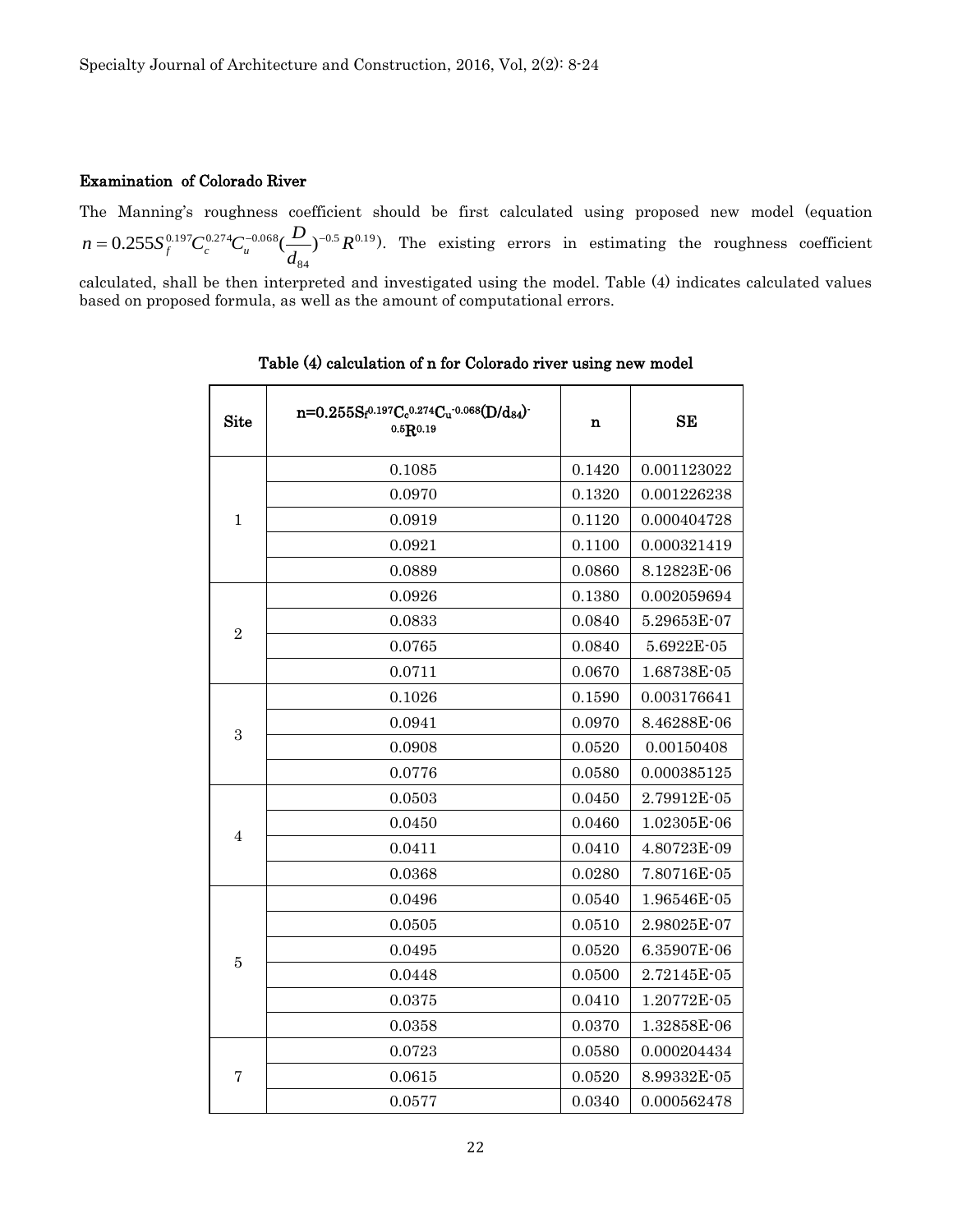|    | 0.0527 | 0.0440 | 7.59086E-05                  |
|----|--------|--------|------------------------------|
|    | 0.1072 | 0.1090 | 3.2865E-06                   |
| 8  | 0.0884 | 0.0620 | 0.000698855                  |
|    | 0.0777 | 0.0420 | 0.001272334                  |
|    | 0.0764 | 0.0870 | 0.000112923                  |
|    | 0.0675 | 0.0520 | 0.000239126                  |
| 9  | 0.0659 | 0.0540 | 0.000142216                  |
|    | 0.0665 | 0.0490 | 0.000305447                  |
|    | 0.1056 | 0.0980 | 5.76059E-05                  |
| 10 | 0.0910 | 0.0620 | 0.000842983                  |
|    | 0.0872 | 0.0560 | 0.000972041                  |
|    | 0.1196 | 0.1170 | 6.86359E-06                  |
|    | 0.1072 | 0.1080 | 6.94052E-07                  |
| 11 | 0.0881 | 0.0820 | 3.76117E-05                  |
|    | 0.0777 | 0.1050 | 0.000747048                  |
| 12 | 0.0280 | 0.0340 | 3.61621E-05                  |
|    | 0.0274 | 0.0370 | 9.23942E-05                  |
|    | 0.0458 | 0.0580 | 0.00014912                   |
| 13 | 0.0315 | 0.0410 | 8.9848E-05                   |
|    | 0.0271 | 0.0350 | 6.18099E-05                  |
|    | 0.0439 | 0.0440 | 1.82159E-08                  |
| 14 | 0.0435 | 0.0410 | 6.42884E-06                  |
|    | 0.0429 | 0.0430 | 1.73914E-08                  |
|    | 0.0384 | 0.0320 | 4.11983E-05                  |
| 15 | 0.0456 | 0.0420 | 1.31382E-05                  |
|    | 0.0440 | 0.0380 | 3.55849E-05                  |
|    | 0.0671 | 0.0870 | 0.000396212                  |
| 16 | 0.0479 | 0.0430 | $2.44266\mathrm{E}{\cdot}05$ |
|    | 0.0424 | 0.0520 | 9.28891E-05                  |
|    | 0.0677 | 0.0890 | 0.000453105                  |
|    | 0.0642 | 0.0650 | 5.95147E-07                  |
| 17 | 0.0601 | 0.0530 | 4.97507E-05                  |
|    | 0.0492 | 0.0330 | 0.000263109                  |
|    | 0.0448 | 0.0640 | 0.000369926                  |
| 18 | 0.1173 | 0.1030 | 0.000203565                  |
|    | 0.1060 | 0.0740 | 0.001023617                  |
|    | 0.0206 | 0.0390 | 0.000339771                  |
| 19 | 0.0221 | 0.0340 | 0.000141692                  |
|    | 0.0230 | 0.0350 | 0.000143953                  |